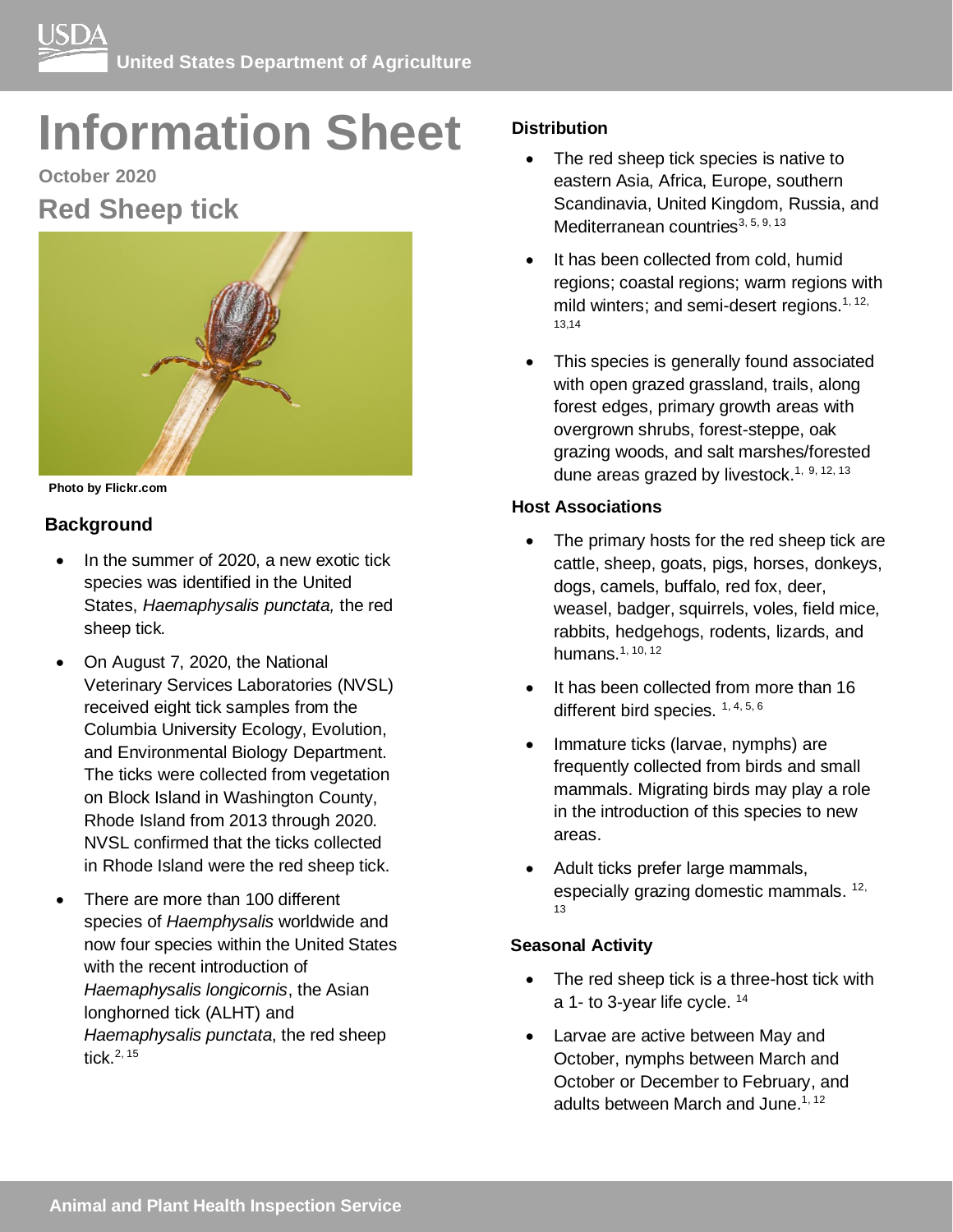#### **Tick-Borne Diseases**

- The red sheep tick transmits a variety of tick-borne diseases to cattle, equines, and dogs, including *Babesia major, Babesia bigemina, Babesia bovis, Babesia caballi, Theileria mutans, Theileria buffeli/orientalis group, Theileria equi, Theileria annae, Theileria mutans, Theileria recondita, Anaplasma marginale*, *Anaplasma centrale, Anaplasma phagocytophilum, Anaplasma bovis,, Hepatozoon canis, and Rickettsia*  spp. 1, 4, 6, 8, 11, 17
- This tick species also transmits several diseases to sheep, including *Anaplasma ovis*, *Babesia motasi*, *Ehrlichia ovina*, *Theileria luwenshuni*, and *Theileria ovis.* 1
- Tick paralysis, tick-borne encephalitis virus, Tribec virus, Bhanja virus, Crimean-Congo haemorrhagic fever virus, *Coxiella burnettii*, and *Francisella tularensis* that affect both ruminants and humans have also been associated with this tick species.<sup>17</sup>

# **Pasture Management and Tick Control**

- Use habitat modification practices such as keeping grasses cut short and removing weeds and brush to reduce habitat for ticks to thrive in.<sup>16</sup>
- Restrict cattle, sheep, and goats from grazing in wooded areas or heavily tick-infested pastures to reduce tick exposure.<sup>16</sup>
- Regularly use acaricide treatment (products that kill ticks) on vegetation and equipment.<sup>16</sup>
- Regularly inspect cattle, goats, and sheep for ticks, especially in the ears, under the tail area, between the hind legs, and in udder skin folds.
- Thoroughly clean and sanitize tools and devices before and after use on each animal.
- Contact your local veterinarian for approved acaricide use on livestock and pets.
- If you suspect red sheep tick infestations on livestock, equines, and companion animals, please contact your local veterinarian or State health official.

#### **References**

- 1. Medlock JM, Hansford KM, Vaux AGC, Cull B, Pietzsch ME, Gillingham EL, Johnson N, and Phipps LP. 2018. Has the red sheep tick, *Haemaphysalis punctata*, recently expanded its range in England? Medical and Veterinary Entomology 32: 473 – 480.
- 2. Horak IG, Camicas JL, and Keirans JE. 2002. The Argasidae, Ixodidae, and Nuttalliellidae (Acari: Ixodida): a world list of names.
- 3. Experimental and Applied Acarology. 28:27-54. Sheng J, Jiang M, Yang M, Bo X, Shanshan Z, Zhang Y, Wureli H, Wang B, Changchun T, and Wang Y. 2019. Tick distribution in border regions of Northwestern China. Ticks and Tick-borne Diseases 10: 665-669.
- 4. Palomar A, Portillo A, Santibanez P, Mazuelas D, Roncero L, Garcia-Alvarez L, Santibanez S, Gutierrez O, and Oteo JA. 2015. Detection of tick-borne *Anaplasma bovis, Anaplasma phagocytophilum, and Anaplasm centrale* in Spain. Medical and Veterinary Entomology 29:349-353.
- 5. Literak I, Norte AC, Nuncio MS, Carvalho de Lopes I, Ogrzewalska M, Novakova M, Martins TF, Sychra O, Resendes R, and Rodrigues P. 2015. Ticks on passerines from Archipelago of Azores as hosts of borreliae and rickettsiae. Ticks and Tick-borne Diseases 6:607-610.
- 6. Sandor AD, Kalmar Z, Matei I, Ionica AM, and Marcutan LD. 2017. Urban Breeding Corvids as Disseminators of Ticks and Emerging Tick-borne Pathogens. Vector-borne and Zoonotic Diseases. 17: 152-154.
- 7. Ebani VV, Bertelloni F, Turchi B, Filogari D, and Cerri D. 2015. Molecular survey of tick-borne pathogens in Ixodid ticks collected from hunted wild animals in Tuscany, Italy. Asian Pacific Journal of Tropical Medicine 8: 714-717.